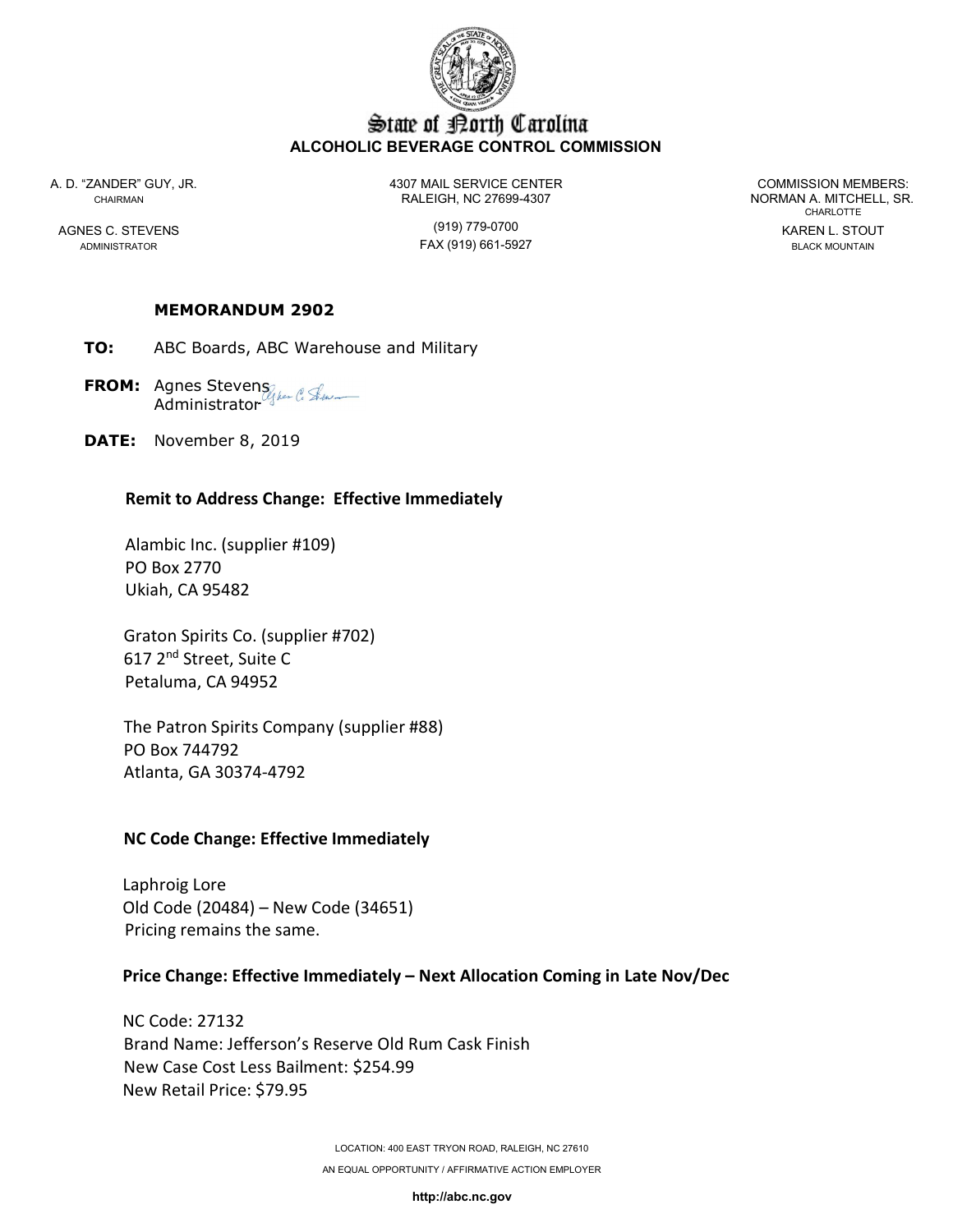#### SPA Corrections: November & December

## NC Code: 65047 Brand Name: Lunazul Blanco

| <b>Month</b> | Current CCLB | <b>SPA</b> | <b>Net CCLB</b> | <b>Net Bottle Price</b> |
|--------------|--------------|------------|-----------------|-------------------------|
| l November   | \$119.77     | \$16.11    | \$103.66        | \$32.95                 |

#### NC Code: 65419 Brand Name: Lunazul Reposado

| Month    | <b>Current CCLB</b> | <b>ISPA</b> | <b>Net CCLB</b> | $\mathsf{Nov}$ . Retail |
|----------|---------------------|-------------|-----------------|-------------------------|
| November | \$125.76            | \$22.55     | \$103.21        | \$16.45                 |

# NC Code: 34370

Brand Name: Aberlour 16Y S.M.

| <b>Months</b> | Current CCLB | <b>SPA</b> | <b>Net CCLB</b> | <b>Dec. Retail</b> |
|---------------|--------------|------------|-----------------|--------------------|
| Nov/Dec       | \$271.09     | \$48.30    | \$222.79        | \$69.95            |

#### NC Code: 25476 Brand Name: Virginia Gentleman

| Month    | <b>Current CCLB</b> | <b>SPA</b> | <b>Net CCLB</b> | <b>Net Bottle Price</b> |
|----------|---------------------|------------|-----------------|-------------------------|
| December | \$71.48             | \$12.88    | \$58.60         | \$18.95                 |

#### Pricing Clarification: Effective November 1<sup>st</sup>

Both 49232 and 49233 (Capt. Morgan Spiced 70- Glass & PET) will be priced at \$17.95 effective 11/1/19.

22077 Jim Beam Bonded was discontinued 10/4/19. Therefore the Nov/Dec SPA has been cancelled as well.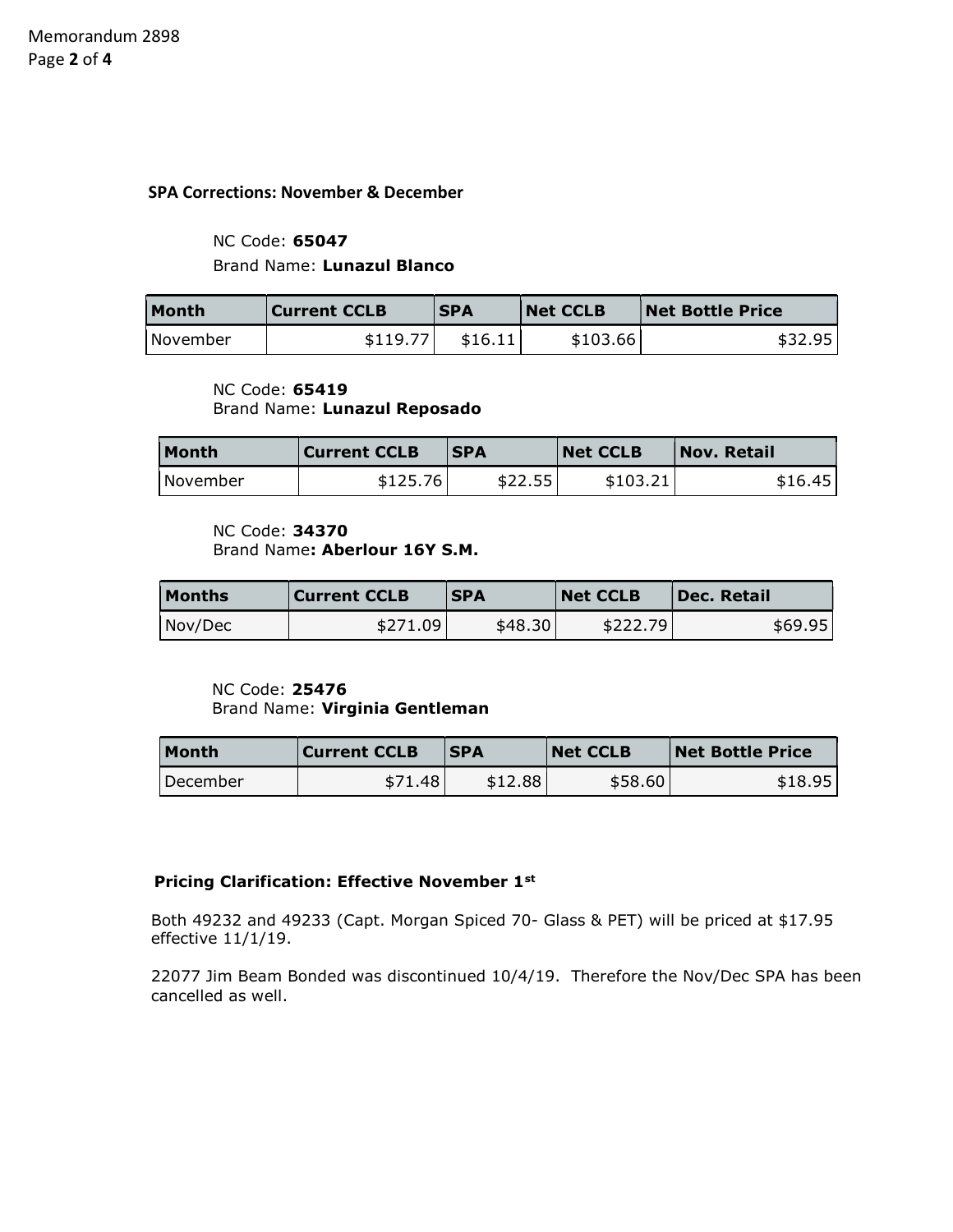## New UPC Code: Effective Immediately

| N.C Code: 19903<br>UPC: 088004033316  | Brand Name: OFC 1994 Vintage Bourbon |
|---------------------------------------|--------------------------------------|
| N.C. Code: 00825<br>UPC: 088004031077 | Brand Name: Los Vecinos Mezcal       |
| N.C. Code: 21857<br>UPC:080432110119  | Brand Name: Jameson Caskmates        |

## Listing Changes: Effective Immediately

|       | <b>NC Code Brand Name</b>                | <b>Was</b>             | <b>Now</b>    |
|-------|------------------------------------------|------------------------|---------------|
| 65053 | Riazul Plata                             | Discontinued           | Special Order |
| 19970 | Randy's Apple Pie Moonshine              | Listed                 | Special Order |
| 19971 | Grandma Lizzie's Special Blend Moonshine | Listed                 | Special Order |
| 20191 | Rompope Coronado Cappuccino              | Listed                 | Special Order |
| 66236 | The Barn Pecan Pie Vodka                 | Special Order   Listed |               |
| 66239 | <b>Blood Orange Cello</b>                | Listed                 | Special Order |
| 20876 | Oban Distillers Edition                  | Listed                 | Special Order |

## Supplier & Broker Changes: Effective 11/1/19

The supplier on the following products has changed to Heaven Hill (supplier #38) and the broker has changed to RNDC- Cardinal Division.

| <b>NC Code</b> | <b>Brand Name</b>                   | <b>Size</b> | <b>Filing Type</b> |
|----------------|-------------------------------------|-------------|--------------------|
| 38290          | <b>Black Velvet Reserve</b>         | 1.75L       | Listed             |
| 38291          | <b>Black Velvet Reserve</b>         | .75L        | Listed             |
| 38294          | <b>Black Velvet Portable</b>        | .75L        | Listed             |
| 38298          | <b>Black Velvet</b>                 | 1.75L       | Listed             |
| 38300          | <b>Black Velvet</b>                 | .75L        | Listed             |
| 38304          | <b>Black Velvet</b>                 | .375L       | Listed             |
| 38306          | <b>Black Velvet Toasted Caramel</b> | .75L        | Special Order      |
| 38307          | Black Velvet Cinnamon Rush          | 1.00L       | Special Order      |

| <b>NC Code</b> | <b>Brand Name</b>    |       | Size Filing Type |
|----------------|----------------------|-------|------------------|
| 37859          | Canadian MacNaughton | 1.75L | Listed           |